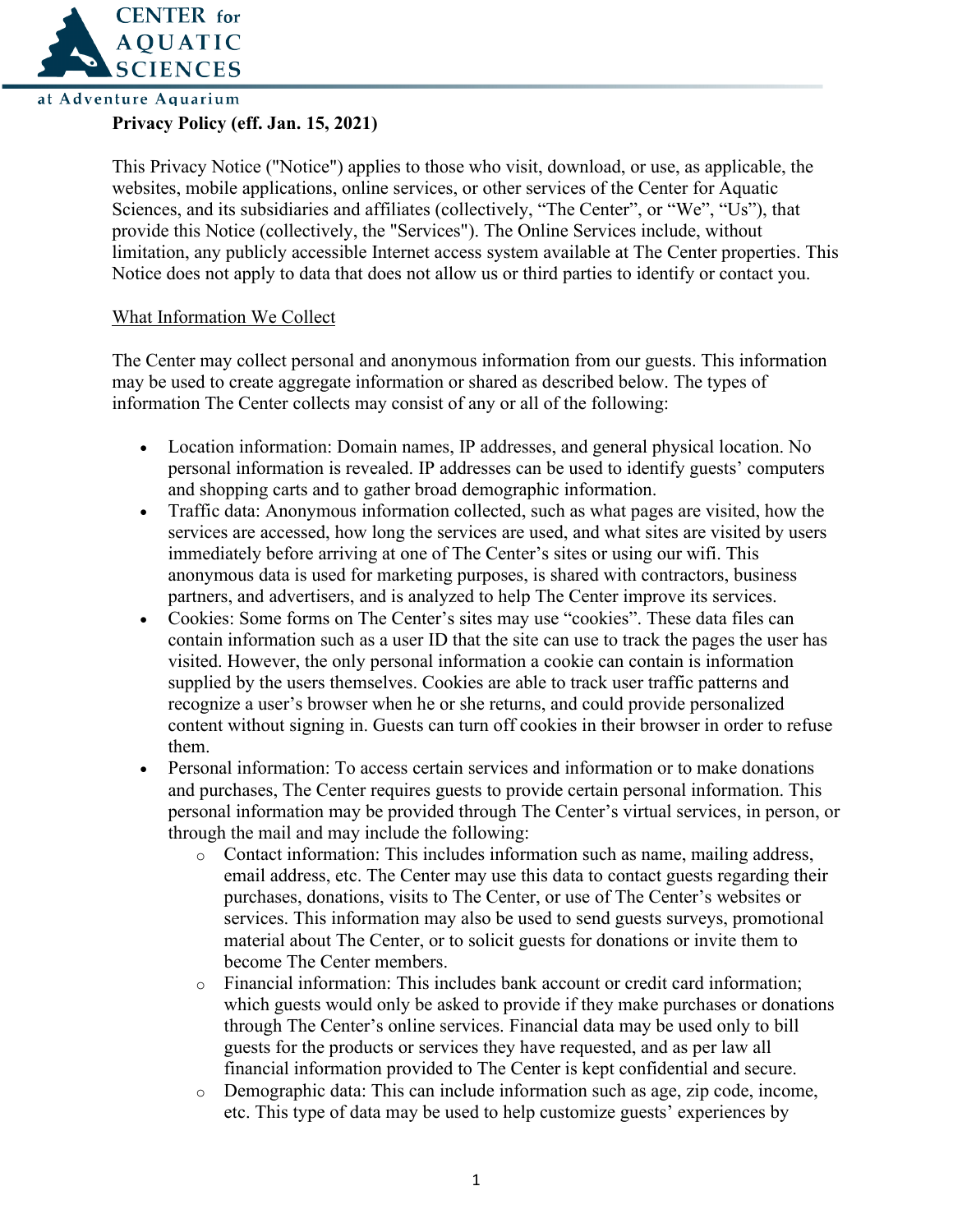

displaying content on The Center site based on guests' possible interests and preferences.

- o Other: Guests may provide other information by communicating with The Center through email, social media sites, text message, or other electronic means, by accessing the services through third-party services or sites, by posting messages to any of The Center's forums, or by completing online forms, surveys, or contest entries through The Center sites.
- o Third-party services: Any promotions or advertisements displayed through The Center's services may also use cookies. The Center does not have access to or control over any information collected by third-party advertisers. Guests may turn off cookies in their browser to refuse these. The Center site may also contain links to sites maintained by other organizations. Once a guest accesses an individual document or another site belonging to a third party, the guest is subject to the privacy policy of the third-party organization and not that of The Center.

## How We Use The Information We Collect

We process your information for purposes based on legitimate business interests, the fulfillment of contracts or transactions with you, compliance with our legal operations, or with your consent.

Examples of these purposes include but are not limited to facilitating account creation and support, advertising and promoting The Center's services, delivering targeted advertising, fulfilling and managing orders, administering prize draws and competitions, contacting you, improving and evolving our Services, protecting ourselves and others, enforcement and legal requests, and operating and supporting our Services.

This Notice does not apply to information you share with third parties even if we link to those third parties on our websites or other online Services.

## When Information Is Shared by The Center

Compliance with Laws. We may disclose your information where we are legally required to do so in order to comply with applicable law, governmental requests, a judicial proceeding or legal process, such as in response to a court order or a subpoena (including in response to public authorities to meet national security or law enforcement requirements).

Legal Rights. We may disclose your information where we believe it is necessary to investigate, prevent, or take action regarding potential violations of our policies, suspected fraud, situations involving potential threats to the safety of any person, illegal activities, or as evidence in litigation in which we are involved.

Business Purposes. We may share information with third-party vendors, service providers, contractors, or agents who help us operate our business or provide services on our behalf and who require access to such information to do so. These service providers include those who may provide payment processing services, email delivery services, help us verify identities and backgrounds, those who help us handle your account or provide customer service, analytics companies, advertising networks and others, such as those that provide Data Technologies on our Services.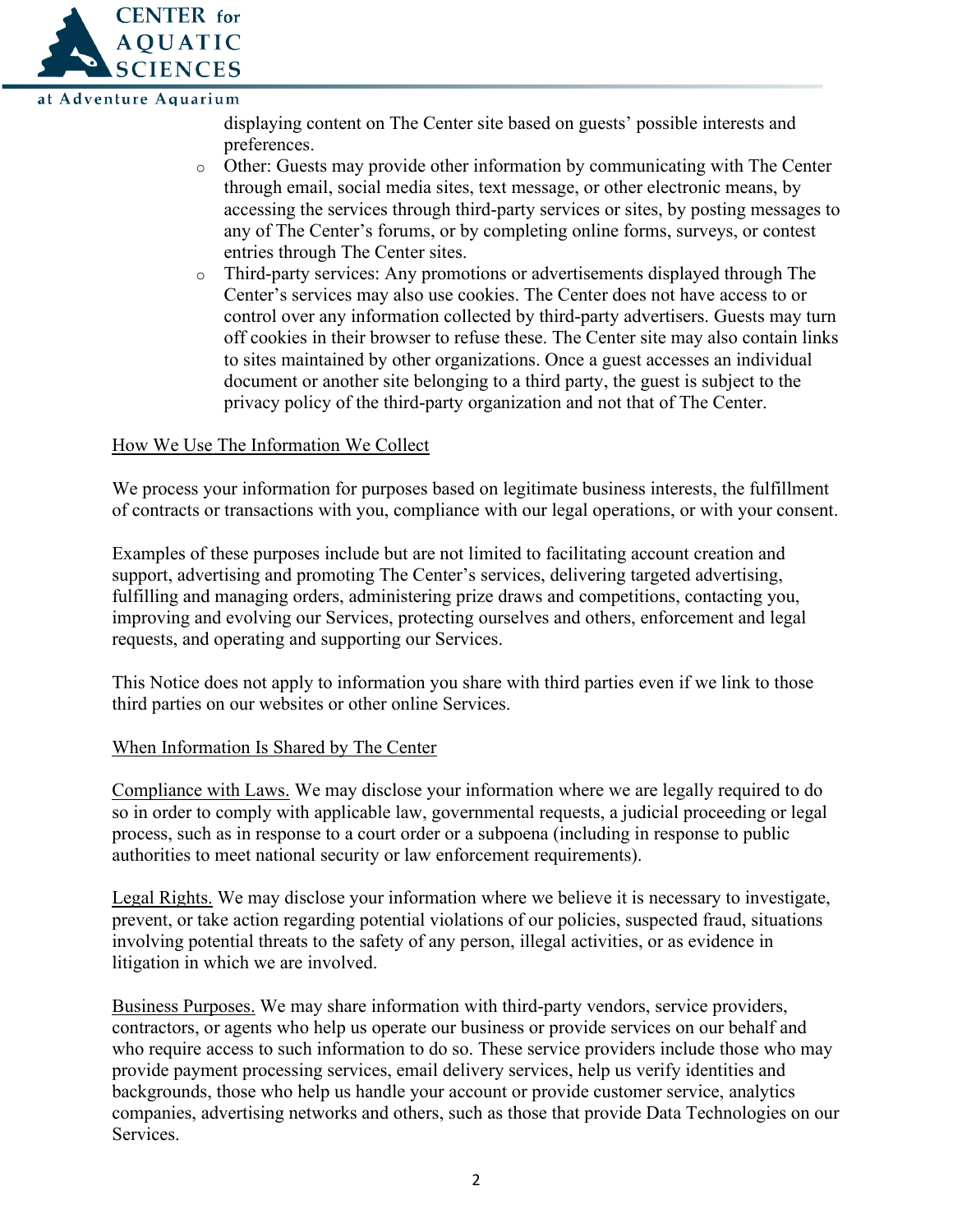

We may share information with our corporate affiliates (meaning our parent company and any subsidiaries, or other companies that we control or that are under common control with us) for their business purposes, to provide services, or to perform marketing. We may also participate in joint ventures with others, and we may share information as part of such joint ventures. We may share information with other selected third parties, including those who may use the information we provide to send you offers that may be of interest to you.

We may share information with third-parties who help us develop and promote products and services, including joint marketing, or to help us customize advertisements, offers, or other communications to you. We may also use third-party advertising companies to serve ads when you visit the Services. These companies may use information about your visits to our websites and other websites that are contained in web cookies and other tracking technologies in order to provide advertisements about goods and services of interest to you. We may share information we have collected from you in connection with, or during the negotiations of, the financing, sale, or merger of our business or the transfer of all or any of our assets.

Consent. We may disclose your personal information for any other purpose with your consent.

Right to Opt Out. You have the right to opt out of any data collection by The Center. Please contact us at  $\frac{\text{sf}(a)}{\text{a} \text{quatic} \cdot \text{c}}$  and  $\frac{\text{c} \cdot \text{c} \cdot \text{c}}{\text{c} \cdot \text{c}}$  to opt out of data collection.

Right to Access Personal Information. You have the right to request that we disclose certain information to you about our collection and use of your personal information over the past 12 months. Once we receive and confirm your request, we will disclose to you:

- Confirmation of whether we are processing your personal information or not.
- If we have processed any of your personal information, a copy of your personal information.
- The purpose for processing of your personal information.
- The categories of personal information we collected about you.
- The categories of sources for the personal information we collected about you.
- Our business or commercial purpose for processing that personal information.
- The categories of third parties with whom we share that personal information.
- If we sold or disclosed your personal information for a business purpose, two separate lists disclosing:
	- o sales, identifying the personal information categories that each category of recipient purchased; and
	- o disclosures for a business purpose, identifying the personal information categories that each category of recipient obtained.
- If requested, we will provide your personal information to a third party, or in a format reasonably suitable for transfer to a third party (also called a data portability request).

Deletion Request Rights. You have the right to request that we delete any of your personal information that we collected from you and retained, subject to certain exceptions listed below. Once we receive and confirm your request, we will delete (and direct our service providers to delete) your personal information from our records, unless an exception applies.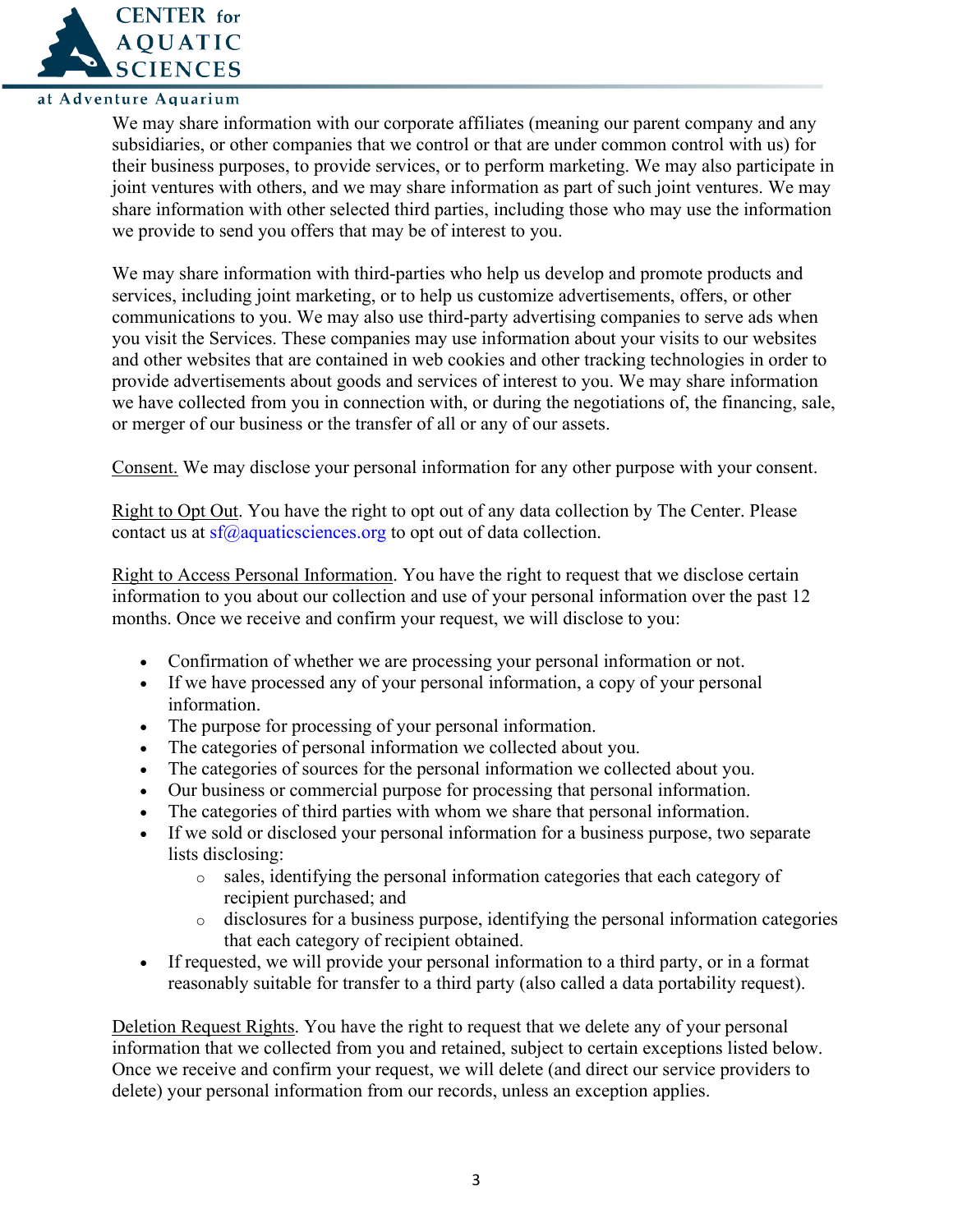

We may deny your deletion request if retaining the information is necessary for us or our service providers to:

- 1. Complete the transaction for which we collected the personal information, provide a good or service that you requested, take actions reasonably anticipated within the context of our ongoing business relationship with you, or otherwise perform our contract with you.
- 2. Detect security incidents, protect against malicious, deceptive, fraudulent, or illegal activity, or prosecute those responsible for such activities.
- 3. Exercise free speech, ensure the right of another consumer to exercise their free speech rights, or exercise another right provided for by law.
- 4. Comply with a legal obligation.
- 5. Make other internal and lawful uses of that information that are compatible with the context in which you provided it. For example, keeping a record of what information we provided to you requires us to maintain some of your personal information.

We Do Not Sell Data. We do not sell any of your personal information.

Exercising Access, Opt Out, Data Portability, and Deletion Rights. To exercise the access, opt out, data portability, and deletion rights described above, please submit a request to us at [sf@aquaticsciences.org.](mailto:sf@aquaticsciences.org)

Only you or an authorized agent may make a request related to your personal information. You may also make a request on behalf of your minor child. The Center is especially concerned with protecting the privacy of children who use The Center services. The Center fully supports and is in compliance with the Children's Online Privacy Protection Act, although nonprofit organizations are not subject to its provisions.

We cannot respond to your request or provide you with personal information if we cannot verify your identity or authority to make the request and confirm the personal information relates to you. The request must:

- Provide sufficient information to allow us to reasonably verify you are the person about whom we collected personal information or are an authorized representative of such person.
- Describe your request with sufficient detail to allow us to properly understand, evaluate, and respond to it.

# Non-Discrimination

We will not discriminate against you for exercising any of your privacy choices or rights listed above. We will not do any of the following due to your decisions with respect to your data privacy choices:

- Deny you goods or services.
- Charge you different prices or rates for goods or services, including through granting discounts or other benefits, or imposing penalties.
- Provide you a different level or quality of goods or services.